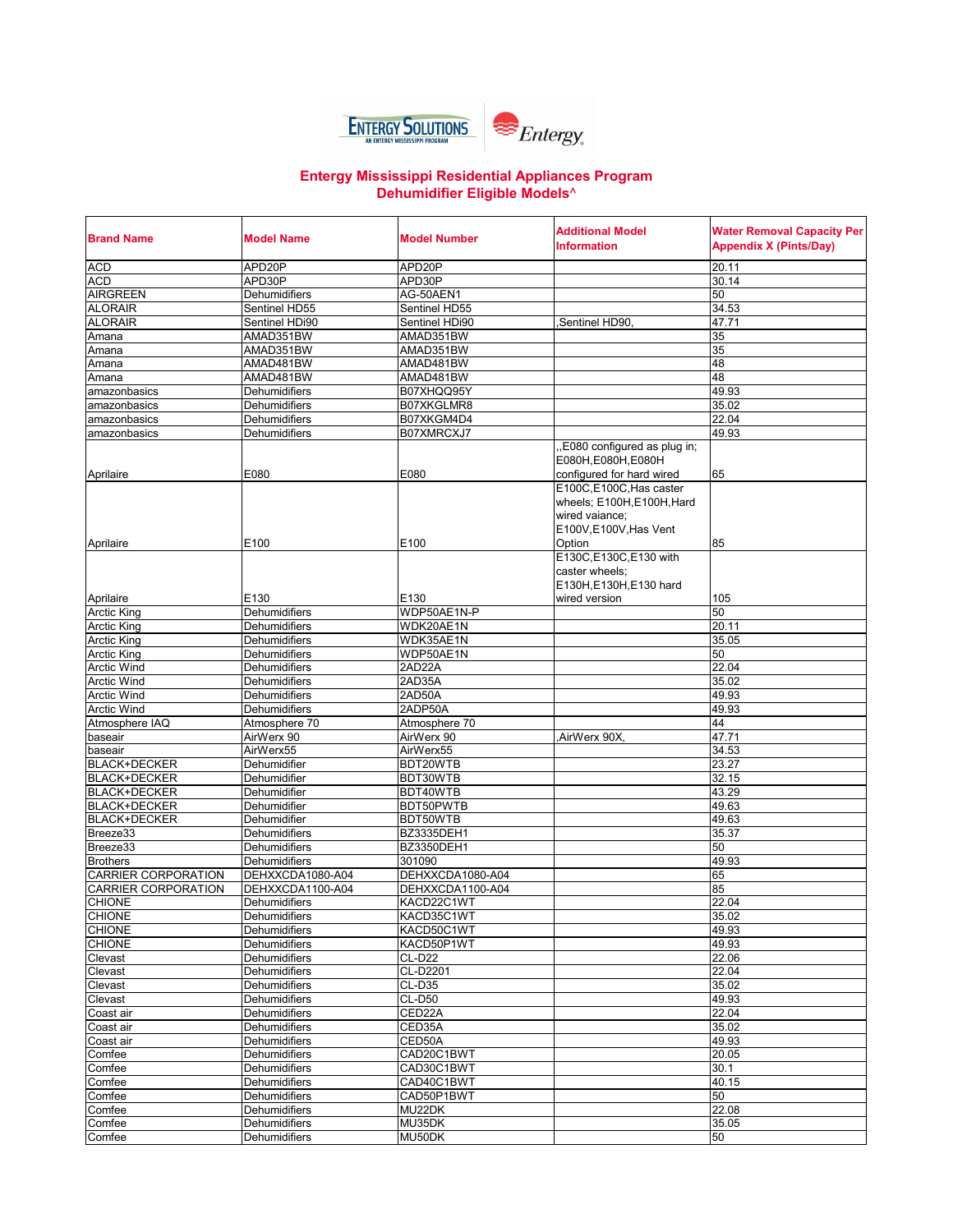| <b>Comfort Aire</b>       |                      | BCD-20A           | 20.04 |
|---------------------------|----------------------|-------------------|-------|
|                           | Dehumidifiers        |                   |       |
| <b>Comfort Aire</b>       | Dehumidifiers        | BCD-35A           | 35.08 |
| <b>Comfort Aire</b>       | Dehumidifiers        | BCD-50A           | 49.58 |
|                           | Dehumidifiers        | BCDP-50A          | 49.58 |
| <b>Comfort Aire</b>       |                      |                   |       |
| <b>Comfort Aire</b>       | Dehumidifiers        | BHD-22A           | 22.04 |
| <b>Comfort Aire</b>       | Dehumidifiers        | BHD-301-J         | 22.08 |
| <b>Comfort Aire</b>       | Dehumidifiers        | BHD-35A           | 35.02 |
|                           |                      |                   |       |
| <b>Comfort Aire</b>       | Dehumidifiers        | <b>BHD-501-J</b>  | 35.05 |
| <b>Comfort Aire</b>       | Dehumidifiers        | BHD-50A           | 49.93 |
| <b>Comfort Aire</b>       | Dehumidifiers        | BHD-701-J         | 50    |
|                           |                      |                   |       |
| <b>Comfort Aire</b>       | Dehumidifiers        | BHDP-50A          | 49.93 |
| <b>Comfort Aire</b>       | Dehumidifiers        | BHDP-701-J        | 50    |
| Coolworks                 | Dehumidifiers        | MDUK-22AEN1-BA6   | 22.11 |
|                           |                      |                   |       |
| Coolworks                 | Dehumidifiers        | MDUK-35AEN1-BA8   | 30.37 |
| Coolworks                 | Dehumidifiers        | MDUK-50AEN1-BA8   | 50    |
| Danby                     | Dehumidifier         | DDR030EBWDB       | 32.15 |
|                           |                      |                   |       |
| Danby                     | Dehumidifier         | DDR040EBWDB       | 43.29 |
| Danby                     | Dehumidifier         | DDR050EBPWDB      | 49.63 |
|                           |                      |                   |       |
| Danby                     | Dehumidifier         | DDR050EBWDB       | 49.63 |
| Danby                     | Dehumidifiers        | DDR020BI*         | 22.08 |
| Danby                     | Dehumidifiers        | DDR020BJ*         | 22.06 |
|                           |                      |                   |       |
| Danby                     | Dehumidifiers        | DDR020BJWDB-ME    | 22.04 |
| Danby                     | Dehumidifiers        | DDR030BJ*         | 30.1  |
| Danby                     | Dehumidifiers        | DDR030BJWDB-ME    | 30.04 |
|                           |                      |                   |       |
| Danby                     | Dehumidifiers        | DDR030BL*         | 30.1  |
| Danby                     | Dehumidifiers        | DDR030BLWDB-ME    | 30.04 |
| Danby                     | <b>Dehumidifiers</b> | DDR040BFC*        | 40.15 |
|                           |                      |                   |       |
| Danby                     | Dehumidifiers        | DDR040BFCWDB-ME   | 40.24 |
| Danby                     | Dehumidifiers        | DDR040BJ*         | 40.15 |
| Danby                     | Dehumidifiers        | DDR040BJWDB-ME    | 40.24 |
|                           |                      |                   |       |
| Danby                     | <b>Dehumidifiers</b> | DDR050BI*         | 50    |
| Danby                     | <b>Dehumidifiers</b> | DDR050BJ*         | 50    |
| Danby                     | Dehumidifiers        | DDR050BJPWDB      | 50    |
|                           |                      |                   |       |
| Danby                     | Dehumidifiers        | DDR050BJPWDB-6    | 50    |
| Danby                     | Dehumidifiers        | DDR050BJPWDB-ME   | 49.93 |
| Danby                     | Dehumidifiers        | DDR050BJPWDB-ME-6 | 49.93 |
|                           |                      |                   |       |
| Danby                     | Dehumidifiers        | DDR050BJWDB-ME    | 49.93 |
| Danby                     | Dehumidifiers        | DDR050BL*         | 50    |
| Danby                     | Dehumidifiers        | DDR050BLBDB-ME    | 49.93 |
|                           |                      |                   |       |
| Danby                     | Dehumidifiers        | DDR050BLP*        | 50    |
| Danby                     | Dehumidifiers        | DDR050BLPBDB-ME   | 49.93 |
| Dayton                    | Dehumidifiers        | 55EL04A           | 22.08 |
|                           |                      |                   |       |
| Dayton                    | Dehumidifiers        | 55EL05A           | 35.05 |
| Dayton                    | <b>Dehumidifiers</b> | 55EL06A           | 50    |
| <b>DELLA</b>              | Dehumidifiers        | 048-TL-D35W       | 35.84 |
|                           |                      |                   |       |
| De'Longhi                 | Dehumidifiers        | DDX235E           | 36.61 |
| De'Longhi                 | Dehumidifiers        | DDX235PE          | 36.61 |
| De'Longhi                 | Dehumidifiers        | DDX245E           | 45.9  |
|                           |                      |                   |       |
| De'Longhi                 | Dehumidifiers        | DDX245PE          | 45.9  |
| De'Longhi                 | <b>Dehumidifiers</b> | <b>DDX250E</b>    | 49.61 |
| De Longhi                 | Dehumidifiers        | DDX250PE          | 49.61 |
|                           |                      |                   |       |
| Emerson Quiet Kool        | Dehumidifier         | E*D20E1T          | 23.3  |
| <b>Emerson Quiet Kool</b> | Dehumidifier         | E*D20SE1T         | 23.3  |
| <b>Emerson Quiet Kool</b> | Dehumidifier         | E*D30E1T          | 32.18 |
|                           |                      |                   |       |
| <b>Emerson Quiet Kool</b> | Dehumidifier         | E*D30SE1T         | 32.18 |
| <b>Emerson Quiet Kool</b> | Dehumidifier         | E*D40E1T          | 43.07 |
| Emerson Quiet Kool        | Dehumidifier         | E*D40EP1T         | 43.07 |
|                           |                      |                   |       |
| Emerson Quiet Kool        | Dehumidifier         | E*D40SEP1T        | 43.07 |
| Emerson Quiet Kool        | Dehumidifier         | E*D50E1T          | 49.75 |
| <b>Emerson Quiet Kool</b> | Dehumidifier         | E*D50EP1T         | 49.75 |
|                           |                      |                   |       |
| Emerson Quiet Kool        | Dehumidifier         | E*D50SE1T         | 49.75 |
| <b>Emerson Quiet Kool</b> | Dehumidifier         | E*D50SEP1T        | 49.75 |
| <b>Emerson Quiet Kool</b> | Dehumidifiers        | EAD25E1H          | 24.66 |
|                           |                      |                   |       |
| <b>Emerson Quiet Kool</b> | Dehumidifiers        | EAD35E1H          | 34.88 |
| <b>Emerson Quiet Kool</b> | Dehumidifiers        | EAD50E1H          | 49.52 |
| <b>Emerson Quiet Kool</b> | Dehumidifiers        | EAD50EP1H         | 49.52 |
|                           |                      |                   |       |
| Emerson Quiet Kool        | Dehumidifiers        | EAD50SE1H         | 49.52 |
| For living                | Dehumidifier         | 043-7334-2        | 30.37 |
| For living                | Dehumidifiers        | 043-0748-0        | 30.04 |
|                           |                      |                   |       |
| fridgemaster              | Dehumidifier         | <b>FDH3520K</b>   | 34.88 |
| fridgemaster              | Dehumidifier         | <b>FDH5020KP</b>  | 49.52 |
| fridgemaster              | Dehumidifier         | FMD25WHB          | 24.66 |
|                           |                      |                   |       |
| fridgemaster              | Dehumidifier         | FMD35WHB          | 34.88 |
| fridgemaster              | Dehumidifier         | FMD50WHB          | 49.52 |
| Friedrich                 | Dehumidifier         | D35B1A            | 36.18 |
|                           |                      |                   |       |
| Friedrich                 | Dehumidifier         | D50B1A            | 49.84 |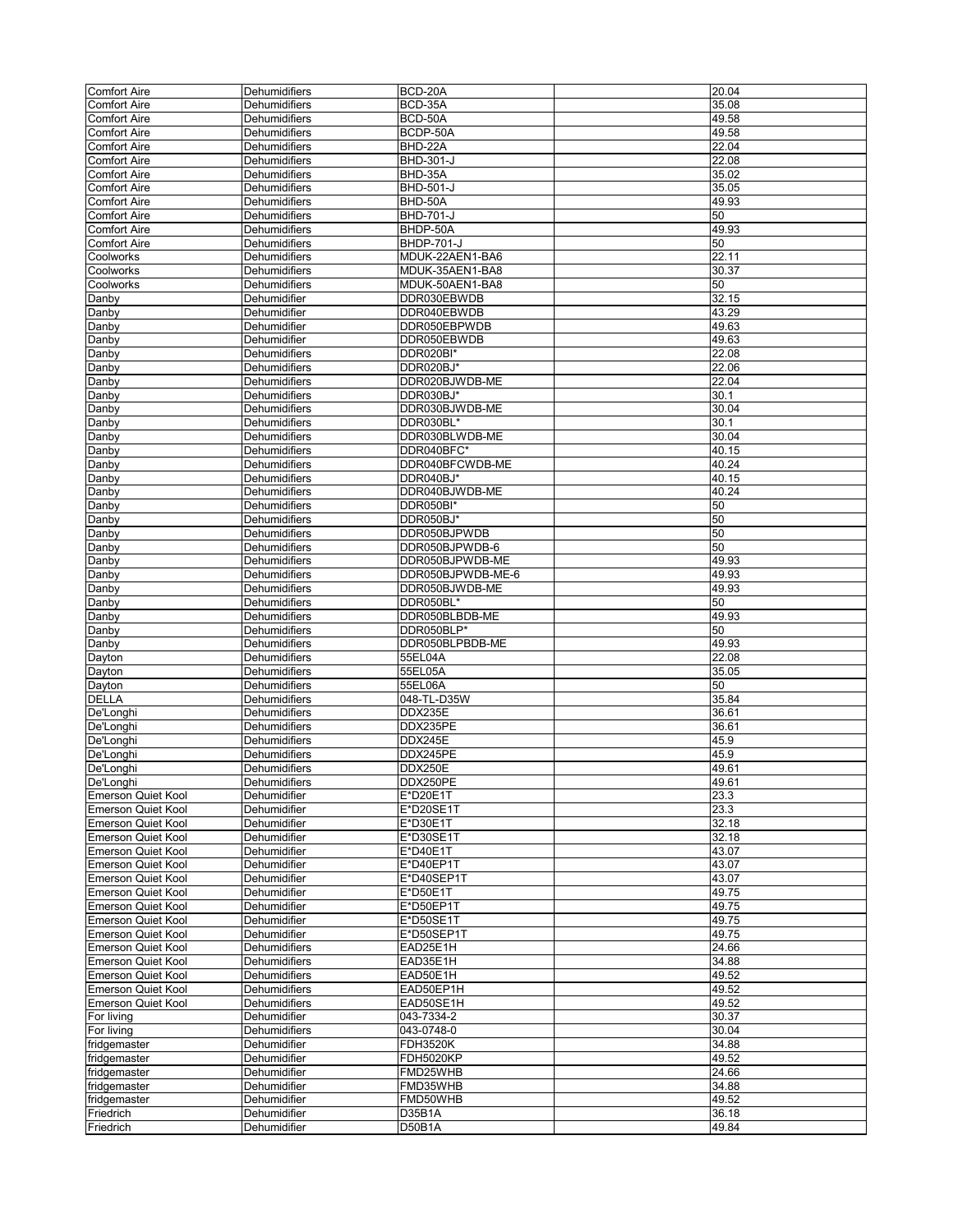| Frigidaire                | Dehumidifiers     | FFAD2201U1      |              | 22.08 |
|---------------------------|-------------------|-----------------|--------------|-------|
| Frigidaire                | Dehumidifiers     | FFAD2233W1      |              | 22.6  |
| Frigidaire                | Dehumidifiers     | FFAD3501U1      |              | 35.05 |
|                           |                   | FFAD3533W1      |              | 35.23 |
| Frigidaire                | Dehumidifiers     |                 |              |       |
| Frigidaire                | Dehumidifiers     | FFAD5001U1      |              | 50    |
| Frigidaire                | Dehumidifiers     | FFAD5033W1      |              | 50    |
| Frigidaire                | Dehumidifiers     | FFAP5033W1      |              | 50    |
| <b>Frigidaire Gallery</b> | Dehumidifiers     | FGAC5044W1      |              | 50    |
| Garrison                  | Dehumidifiers     | 311410581       |              | 50    |
| Garrison                  | Dehumidifiers     | 311410582       |              | 30.37 |
| Garrison                  | Dehumidifiers     | 314790692       |              | 49.93 |
| Garrison                  | Dehumidifiers     | 314790693       |              | 22.04 |
| Garrison                  | Dehumidifiers     | 314790698       |              | 35.02 |
| <b>GE</b>                 | ADEL35LZ*#        | ADEL35LZ*#      | ADEW35LZ*#,  | 35.18 |
| <b>GE</b>                 | ADEL50LZ*#        | ADEL50LZ*#      | ADHB50LZ*#.  | 49.59 |
| GE                        | ADEW30LY*#        | ADEW30LY*#      | ADEL30LY*#,  | 30.55 |
| <b>GE</b>                 | ADHB35LZ*#        | ADHB35LZ*#      | ADHL35LA*#,  | 35.42 |
| <b>GE</b>                 |                   |                 |              |       |
|                           | ADHB35LZW1        | ADHB35LZW1      | ADHL35LAW1   | 35.42 |
| <b>GE</b>                 | ADHL22LAQ1        | ADHL22LAQ1      |              | 22.07 |
| GE                        | ADHL22LAW1        | ADHL22LAW1      |              | 22.23 |
| GE                        | ADHL35LAQ1        | ADHL35LAQ1      | ADHB35LZQ1.  | 35.66 |
| GE                        | APEL45LY*#        | APEL45LY*#      |              | 45.53 |
|                           |                   |                 | APER50LZ*#.: |       |
| GE                        | APEL50LZ*#        | APEL50LZ*#      | APEW50LZ*#,  | 49.63 |
| <b>GREE</b>               | GDN20AZ-A3EBA2A   | GDN20AZ-A3EBA2A |              | 20.11 |
| <b>GREE</b>               | GDN20AZ-A3EBA3A   | GDN20AZ-A3EBA3A |              | 20.11 |
| <b>GREE</b>               | GDN20AZ-A3EBA4A   | GDN20AZ-A3EBA4A |              | 20.11 |
| <b>GREE</b>               | GDN22AZ-A3EBA2A   | GDN22AZ-A3EBA2A |              | 22.96 |
| <b>GREE</b>               | GDN22AZ-A3EBA3A   | GDN22AZ-A3EBA3A |              | 22.96 |
|                           |                   |                 |              |       |
| <b>GREE</b>               | GDN22AZ-A3EBA4A   | GDN22AZ-A3EBA4A |              | 22.96 |
| <b>GREE</b>               | GDN30BB-A3EBA2B   | GDN30BB-A3EBA2B |              | 30.14 |
| <b>GREE</b>               | GDN30BB-A3EBA3A   | GDN30BB-A3EBA3A |              | 30.14 |
| <b>GREE</b>               | GDN30BB-A3EBA4A   | GDN30BB-A3EBA4A |              | 30.14 |
| <b>GREE</b>               | GDN35AZ-A3EBA1A   | GDN35AZ-A3EBA1A |              | 35.2  |
| <b>GREE</b>               | GDN35AZ-A3EBA2A   | GDN35AZ-A3EBA2A |              | 35.02 |
| <b>GREE</b>               | GDN35AZ-A3EBA3A   | GDN35AZ-A3EBA3A |              | 35.08 |
| GREE                      | GDN35AZ-A3EBA4A   | GDN35AZ-A3EBA4A |              | 35.11 |
| <b>GREE</b>               | GDN35BB-A3EBA2A   | GDN35BB-A3EBA2A |              | 35.27 |
| <b>GREE</b>               | GDN35BB-A3EBA3A   | GDN35BB-A3EBA3A |              | 35.47 |
| <b>GREE</b>               | GDN35BB-A3EBA4A   |                 |              | 35.58 |
|                           |                   | GDN35BB-A3EBA4A |              |       |
| GREE                      | GDN45BA-A3EBA2A   | GDN45BA-A3EBA2A |              | 45.12 |
| <b>GREE</b>               | GDN45BA-A3EBA2B   | GDN45BA-A3EBA2B |              | 45.12 |
| <b>GREE</b>               | GDN45BA-A3EBA3A   | GDN45BA-A3EBA3A |              | 45.12 |
| GREE                      | GDN45BA-A3EBA3B   | GDN45BA-A3EBA3B |              | 45.12 |
| <b>GREE</b>               | GDN45BA-A3EBA4A   | GDN45BA-A3EBA4A |              | 45.12 |
| GREE                      | GDN45BA-A3EBA4B   | GDN45BA-A3EBA4B |              | 45.12 |
| <b>GREE</b>               | GDN50BAA3EBA2D    | GDN50BAA3EBA2D  |              | 49.58 |
| <b>GREE</b>               | GDN50BA-A3EBA2E   | GDN50BA-A3EBA2E |              | 49.58 |
| GREE                      | GDN50BA-A3EBA2F   | GDN50BA-A3EBA2F |              | 49.81 |
| GREE                      | GDN50BA-A3EBA3A   | GDN50BA-A3EBA3A |              | 49.75 |
| <b>GREE</b>               | GDN50BA-A3EBA3B   | GDN50BA-A3EBA3B |              | 49.88 |
|                           |                   |                 |              |       |
| <b>GREE</b>               | GDN50BA-A3EBA4A   | GDN50BA-A3EBA4A |              | 49.96 |
| GREE                      | GDN50BA-A3EBA4B   | GDN50BA-A3EBA4B |              | 49.93 |
| Groundworks, LLC          | 21617 21617       |                 |              | 85    |
| Haier                     | QDHR20LZ*#        | QDHR20LZ*#      | ADHL22LA*#,  | 22.23 |
| Haier                     | QDHR20LZQ1        | QDHR20LZQ1      |              | 22.07 |
| Haier                     | QDHR20LZW1        | QDHR20LZW1      |              | 22.23 |
| Haier                     | QDHR35LZ*#        | QDHR35LZ*#      |              | 35.42 |
| Haier                     | QDHR35LZQ1        | QDHR35LZQ1      |              | 35.66 |
| Haier                     | QDHR35LZW1        | QDHR35LZW1      |              | 35.42 |
| Haier                     | QPHR50LZ*#        | QPHR50LZ*#      | QDHR50LZ*#.  | 49.99 |
| <b>Healthy Climate</b>    | HCWHD4-080        | HCWHD4-080      |              | 65    |
| <b>Healthy Climate</b>    | <b>HCWHD4-100</b> | HCWHD4-100      |              | 85    |
| <b>Healthy Climate</b>    | HCWHD4-130        | HCWHD4-130      |              | 105   |
| Hisense                   | Dehumidifier      | DH-42K1SJUE15   |              | 42.86 |
|                           |                   |                 |              |       |
| Hisense                   | Dehumidifier      | <b>DH5020K</b>  |              | 34.88 |
| Hisense                   | Dehumidifier      | DH5020K1G       |              | 34.88 |
| Hisense                   | Dehumidifier      | DH5020K1GCA     |              | 34.88 |
| Hisense                   | Dehumidifier      | DH5021KP1W      |              | 49.52 |
| Hisense                   | Dehumidifier      | DH-50K1SFQE95   |              | 35.17 |
| Hisense                   | Dehumidifier      | DH-50K1SFRE95   |              | 35.17 |
| Hisense                   | Dehumidifier      | DH-50K1SGPE90   |              | 34.88 |
| Hisense                   | Dehumidifier      | DH-50K1SGVE90   |              | 34.88 |
| Hisense                   | Dehumidifier      | DH-50K1SJUE10   |              | 49.98 |
| Hisense                   | Dehumidifier      | DH-50K1SJUE15   |              | 49.6  |
| Hisense                   | Dehumidifier      | DH-50KP1SJUE10  |              | 49.98 |
|                           |                   |                 |              |       |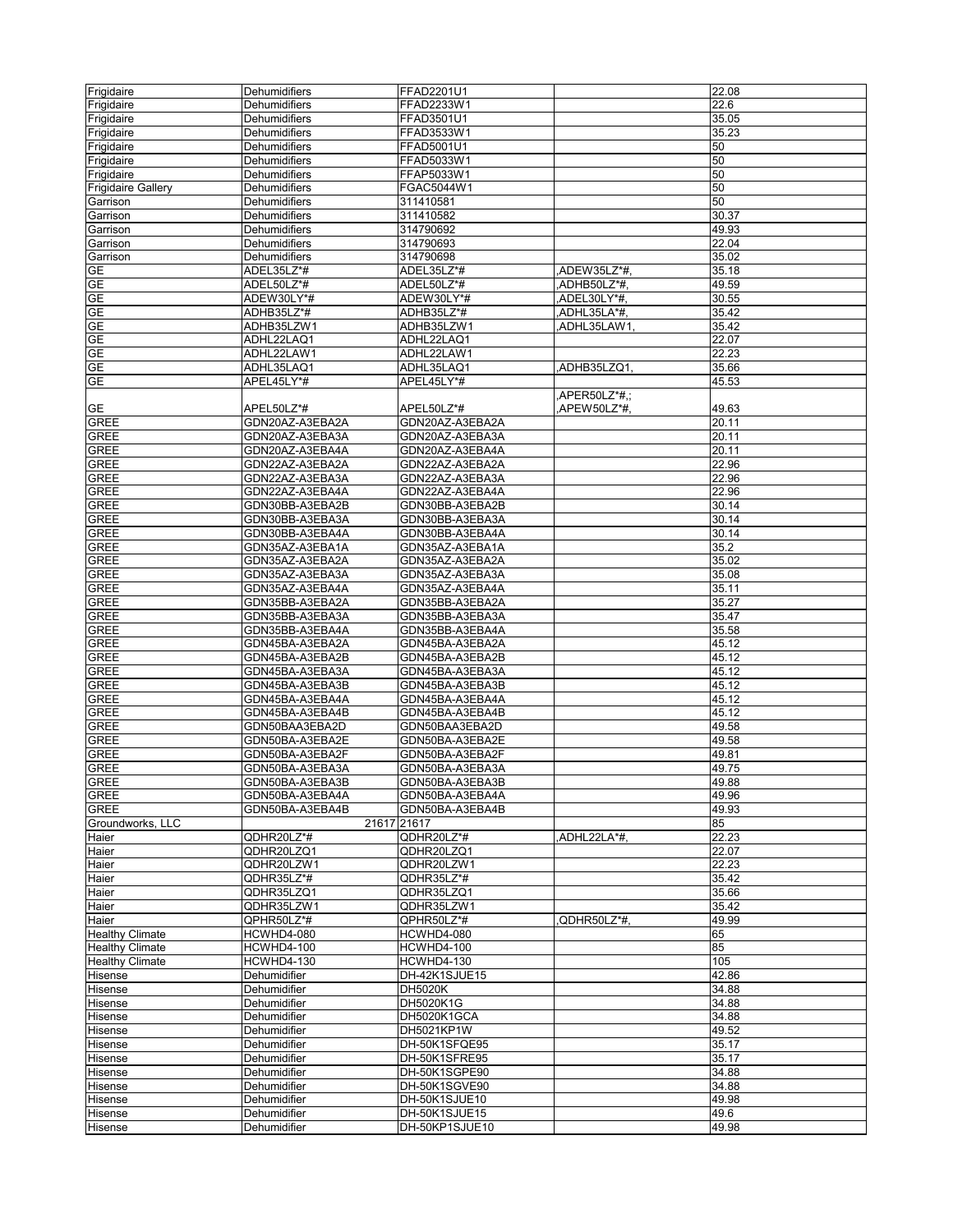| Hisense           | Dehumidifier         | DH-50KP1SJUE15     | 49.6  |
|-------------------|----------------------|--------------------|-------|
| Hisense           | Dehumidifier         | DH-50W1SJUE10      | 49.98 |
|                   |                      |                    |       |
| Hisense           | Dehumidifier         | DH-60K1SFQE95      | 42.49 |
| Hisense           | Dehumidifier         | DH-60K1SFRE95      | 42.49 |
| Hisense           | Dehumidifier         | DH7020K1RCA        | 49.52 |
| Hisense           | Dehumidifier         | <b>DH7020KP</b>    | 49.52 |
| Hisense           | Dehumidifier         | DH3020K1SCA        | 24.66 |
| Hisense           | Dehumidifier         | DH3020K1W          | 24.66 |
| Hisense           | Dehumidifier         | DH-30K1SHSE90      | 24.66 |
| Hisense           | Dehumidifier         | DH-30K1SHTE90      | 24.66 |
| Hisense           | Dehumidifier         | DH3521K1W          | 34.88 |
| Hisense           | Dehumidifiers        | DH-35K1SHTE00      | 23.06 |
|                   |                      | DH-35K1SJUE15      |       |
| Hisense           | Dehumidifiers        |                    | 35.47 |
| Hisense           | Dehumidifiers        | DH7019K1G          | 49.52 |
| Hisense           | Dehumidifiers        | DH7019KP1WG        | 49.52 |
| Hisense           | Dehumidifiers        | DH7019W1WG         | 49.52 |
| Hisense           | Dehumidifiers        | DH7021K1W          | 49.98 |
| Hisense           | Dehumidifiers        | DH7021KP1G         | 49.98 |
| Hisense           | Dehumidifiers        | DH7021W1WG         | 49.98 |
| Hisense           | Dehumidifiers        | DH-70K1SFQE10      | 49.25 |
| Hisense           | Dehumidifiers        | DH-70K1SFQE20      | 49.52 |
|                   |                      |                    |       |
| Hisense           | Dehumidifiers        | DH-70K1SFRE00      | 49.25 |
| Hisense           | Dehumidifiers        | DH-70K1SFRE10      | 49.25 |
| Hisense           | Dehumidifiers        | DH-70K1SFRE20      | 49.52 |
| Hisense           | Dehumidifiers        | DH-70KP1SFQE10     | 49.25 |
| Hisense           | Dehumidifiers        | DH-70KP1SFQE20     | 49.52 |
| Hisense           | Dehumidifiers        | DH-70KP1SFRE10     | 49.25 |
| Hisense           | Dehumidifiers        | DH-70KP1SFRE20     | 49.52 |
| Hisense           | Dehumidifiers        | DH-70KW1SFQE10     | 49.25 |
| Hisense           | Dehumidifiers        | DH-70KW1SFQE20     | 49.52 |
|                   |                      |                    |       |
| Hisense           | Dehumidifiers        | DH-70KW1SFRE10     | 49.25 |
| Hisense           | Dehumidifiers        | DH-70KW1SFRE20     | 49.52 |
| Hisense           | Dehumidifiers        | HT5021KP           | 49.52 |
| Hisense           | Dehumidifiers        | DH3019K1W          | 23.06 |
| Hisense           | Dehumidifiers        | DH-30K1SHSE00      | 23.06 |
| Hisense           | Dehumidifiers        | DH-30K1SHTE00      | 23.06 |
| Hisense           | Dehumidifiers        | DH-35K1SHSE00      | 23.06 |
| hOme              | Dehumidifiers        | HME020006          | 35.37 |
| hOme              | Dehumidifiers        | HME020006N         | 35.02 |
|                   |                      |                    |       |
| hOme              | Dehumidifiers        | HME020030          | 22.06 |
| hOme              | Dehumidifiers        | HME020030N         | 22.04 |
| hOme              | Dehumidifiers        | HME020031          | 50    |
| hOme              | Dehumidifiers        | HME020031N         | 49.93 |
| hOme              | Dehumidifiers        | HME020279N         | 49.81 |
| hOme              | <b>Dehumidifiers</b> | HME020371N         | 43.31 |
| hOme              | Dehumidifiers        | HME020391N         | 49.93 |
| Homepointe        | <b>Dehumidifiers</b> | MDUDP-50AEN1-BA8B  | 50    |
| Homepointe        | Dehumidifiers        | MDUDP-50AEN1-BA9   | 49.93 |
| Homepointe        | Dehumidifiers        | MDUDP-50AEN1-BA9B  | 49.93 |
|                   |                      |                    |       |
| Homepointe        | Dehumidifiers        | MDUDP-22AEN1-BA6   | 22.06 |
| Homepointe        | Denumiairiers        | MDUDP-22AEN1-BA7   | 22.04 |
| Homepointe        | Dehumidifiers        | MDUDP-35AEN1-BA8   | 35.37 |
| Homepointe        | Dehumidifiers        | MDUDP-35AEN1-BA9   | 35.02 |
| Homepointe        | Dehumidifiers        | MDUDP-50AEN1-BA8   | 50    |
| Honeywell         | Dehumidifier         | DH45PWGN           | 35.99 |
| Honeywell         | Dehumidifier         | DH45PWKN           | 35.99 |
| Honeywell         | Dehumidifier         | DH45WGN            | 35.99 |
| Honeywell         | Dehumidifier         | DH45WKN            | 35.99 |
|                   |                      |                    |       |
| Honeywell         | Dehumidifier         | DH70PWGN           | 49.68 |
| Honeywell         | Dehumidifier         | DH70PWKN           | 49.68 |
| Honeywell         | Dehumidifier         | DH70WGN            | 49.68 |
| Honeywell         | Dehumidifier         | DH70WKN            | 49.68 |
| Honeywell         | Dehumidifier         | TP30***N           | 23.24 |
| <b>Honeywell</b>  | Dehumidifier         | TP50***N           | 32.02 |
| Honeywell         | Dehumidifier         | TP55***N           | 41.92 |
| Honeywell         | Dehumidifier         | <b>TP55P***N</b>   | 41.92 |
| Honeywell         | Dehumidifier         | TP70***N           | 49.58 |
|                   |                      |                    |       |
| Honeywell         | Dehumidifier         | TP70P***N          | 49.58 |
| Honeywell Home    | DR120A3000           | DR120A3000         | 98.36 |
| Honeywell Home    | DR90A3000            | DR90A3000          | 71.29 |
| Hunter            | Dehumidifiers        | HDH-30K900         | 23.06 |
| Hunter            | Dehumidifiers        | HDH-70K800         | 49.52 |
| Hunter            | Dehumidifiers        | <b>HDH-70KP801</b> | 49.25 |
| <b>IMPECCA</b>    | Dehumidifiers        | IDM30-SE           | 22.08 |
| <b>INNOVATIVE</b> | IW-25-4              | IW-25-4            | 21    |
|                   | Dehumidifiers        |                    |       |
| Insignia          |                      | NS-DH20WH1-C       | 22.04 |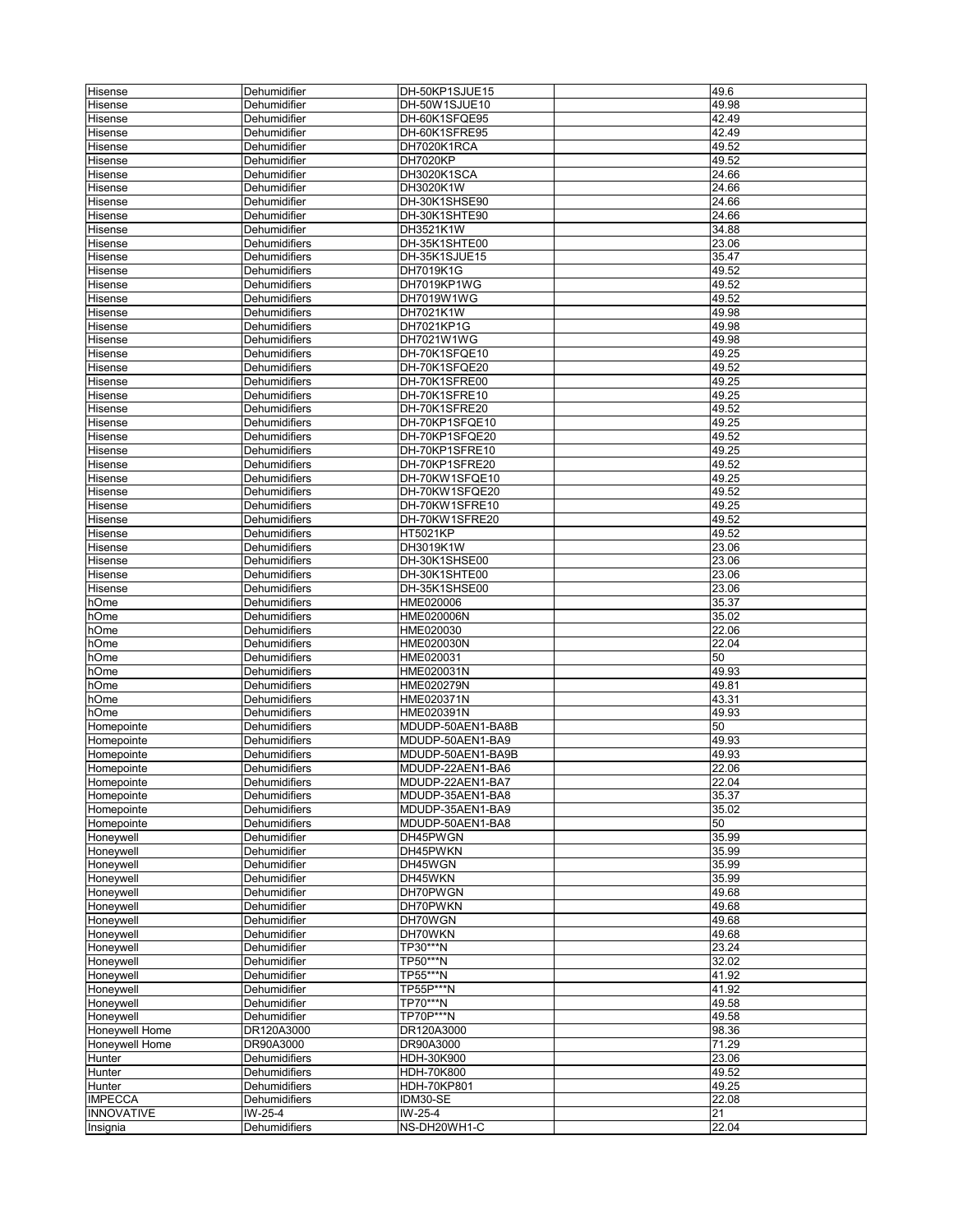| Insignia         | Dehumidifiers        | NS-DH35WH1        |                         | 35.02 |
|------------------|----------------------|-------------------|-------------------------|-------|
| Insignia         | Dehumidifiers        | NS-DH35WH1-C      |                         | 35.02 |
|                  |                      |                   |                         |       |
| Insignia         | Dehumidifiers        | NS-DH50WH1        |                         | 49.93 |
| Insignia         | Dehumidifiers        | NS-DHP50WH1-C     |                         | 49.93 |
| <b>Ivation</b>   | Dehumidifier         | IVADH50PW         |                         | 49.81 |
| Ivation          | Dehumidifier         | IVADH50PWP2       |                         | 49.81 |
| Ivation          | Dehumidifier         | IVADUWIFI50       |                         | 49.81 |
| Ivation          | Dehumidifier         | IVADUWIFI50WP     |                         | 49.81 |
| Ivation          | <b>Dehumidifiers</b> | IVAESDH50P        |                         | 35.05 |
| Ivation          | Dehumidifiers        | IVALDH30PW        |                         | 22.08 |
| Ivation          | Dehumidifiers        | IVALDH50PW        |                         | 35.05 |
|                  |                      |                   |                         |       |
| Ivation          | Dehumidifiers        | IVALDH70PB        |                         | 50    |
| Ivation          | Dehumidifiers        | IVALDH70PW        |                         | 50    |
| Ivation          | Dehumidifiers        | IVALDH70PWWP      |                         | 50    |
| Ivation          | Dehumidifiers        | IVAESDH30P        |                         | 22.08 |
| Ivation          | IVAESDH20            | IVAESDH20         |                         | 20.11 |
| <b>Ivation</b>   | IVAESDH35            | IVAESDH35         |                         | 35.08 |
| Ivation          | IVAESDH50            | IVAESDH50         |                         | 49.75 |
| Ivation          | IVAESDH50WP          | IVAESDH50WP       |                         | 49.88 |
|                  | D025A-25Pt           | D025A-25Pt        | D025B-25Pt,             | 24.49 |
| JHS              |                      |                   |                         |       |
| <b>JHS</b>       | D025A-35Pt           | D025A-35Pt        | D025B-35Pt,             | 35.63 |
|                  |                      |                   | ,D026A-50Pt-P,; ,D026B- |       |
| JHS              | D026A-50Pt           | D026A-50Pt        | 50Pt,; ,D026B-50Pt-P,   | 49.2  |
| Johnson Controls | S1-CVD080T01         | S1-CVD080T01      |                         | 65    |
| Johnson Controls | S1-CVD100T01         | S1-CVD100T01      |                         | 85    |
| Johnson Controls | S1-CVD130T01A        | S1-CVD130T01A     |                         | 105   |
| Keystone         | Dehumidifiers        | KSTAD224D         |                         | 22.08 |
| Keystone         | Dehumidifiers        | KSTAD224E         |                         | 22.04 |
|                  |                      |                   |                         |       |
| Keystone         | Dehumidifiers        | KSTAD354D         |                         | 35.05 |
| Keystone         | Dehumidifiers        | KSTAD354E         |                         | 35.02 |
| Keystone         | Dehumidifiers        | KSTAD504D         |                         | 50    |
| Keystone         | Dehumidifiers        | KSTAD504E         |                         | 49.93 |
| Keystone         | Dehumidifiers        | KSTAD506PD        |                         | 50    |
| Keystone         | Dehumidifiers        | KSTAD506PE        |                         | 49.93 |
| Kinghome         | KHD20AW              | KHD20AW           |                         | 20.11 |
| Kinghome         | KHD20AW              | KHD20AW           |                         | 20.11 |
|                  | KHD35BW              | KHD35BW           |                         | 35.47 |
| Kinghome         |                      |                   |                         |       |
| Kinghome         | KHD35BW              | KHD35BW           |                         | 35.47 |
| Kinghome         | KHD50BW              | KHD50BW           |                         | 49.75 |
| Kinghome         | KHD50BW              | KHD50BW           |                         | 49.75 |
| Kinghome         | KHD50BWP             | KHD50BWP          |                         | 49.88 |
| Kinghome         | KHD50BWP             | KHD50BWP          |                         | 49.88 |
| Koolking         | Dehumidifiers        | KD220SWBA1RC1     |                         | 22.06 |
| Koolking         | Dehumidifiers        | KD22MTWBA1RCM     |                         | 22.04 |
| Koolking         | Dehumidifiers        | KD350SWBA1RC1     |                         | 35.37 |
|                  |                      | KD35MTWBA1RCM     |                         |       |
| Koolking         | Dehumidifiers        |                   |                         | 35.02 |
| Koolking         | Dehumidifiers        | KD500SWBA1RC1     |                         | 50    |
| Koolking         | Dehumidifiers        | KD50MTWBA1RCM     |                         | 49.93 |
| _G               | UD501KOG5            | UD501KOG5         |                         | 50    |
| -G               | UD501KOJ5            | UD501KOJ5         |                         | 50    |
| Midea            | Denumiairier         | MDUDP-20AEN1-BA6  |                         | 20.05 |
| Midea            | Dehumidifier         | MDUDP-22AEN1-BA6  |                         | 22.06 |
| Midea            | Dehumidifier         | MDUDP-25AEN1-BA8  |                         | 25.3  |
| Midea            |                      | MDUDP-30AEN1-BA8  |                         | 30.1  |
|                  | Dehumidifier         |                   |                         |       |
| Midea            | Dehumidifier         | MDUDP-35AEN1-BA8  |                         | 35.37 |
| Midea            | Dehumidifier         | MDUDP-40AEN1-BA8  |                         | 40.15 |
| Midea            | Dehumidifier         | MDUDP-50AEN1-BA8  |                         | 50    |
| Midea            | Dehumidifier         | MDUDP-50AEN1-BA8B |                         | 50    |
| Midea            | Dehumidifier         | MDUK-20AEN1-BA6   |                         | 20.11 |
| Midea            | Dehumidifier         | MDUK-22AEN1-BA6   |                         | 22.08 |
| Midea            | Dehumidifier         | MDUK-30AEN1-BA8   |                         | 30.37 |
| Midea            | Dehumidifier         | MDUK-35AEN1-BA8   |                         | 35.05 |
|                  |                      |                   |                         |       |
| Midea            | Dehumidifier         | MDUK-50AEN1-BA8   |                         | 50    |
| Midea            | Dehumidifier         | MDUK-50AEN1-BA8B  |                         | 50    |
| Midea            | Dehumidifier         | MAD50P1ZWS        |                         | 50    |
| Midea            | Dehumidifiers        | MAD20S1QWT        |                         | 20.04 |
| Midea            | Dehumidifiers        | MAD22C1AWS        |                         | 22.04 |
| Midea            | Dehumidifiers        | MAD22S1WWT        |                         | 22.04 |
| Midea            | Dehumidifiers        | MAD35C1AWS        |                         | 35.02 |
| Midea            | Dehumidifiers        | MAD35S1QWT        |                         | 35.08 |
|                  |                      |                   |                         | 35.02 |
| Midea            | Dehumidifiers        | MAD35S1WWT        |                         |       |
| Midea            | Dehumidifiers        | MAD50C1AWS        |                         | 49.93 |
| Midea            | Dehumidifiers        | MAD50P1AWS        |                         | 49.93 |
| Midea            | Dehumidifiers        | MAD50PS1QGR       |                         | 49.58 |
| Midea            | Dehumidifiers        | MAD50PS1QGRC      |                         | 49.58 |
| Midea            | Dehumidifiers        | MAD50PS1QWT       |                         | 49.58 |
|                  |                      |                   |                         |       |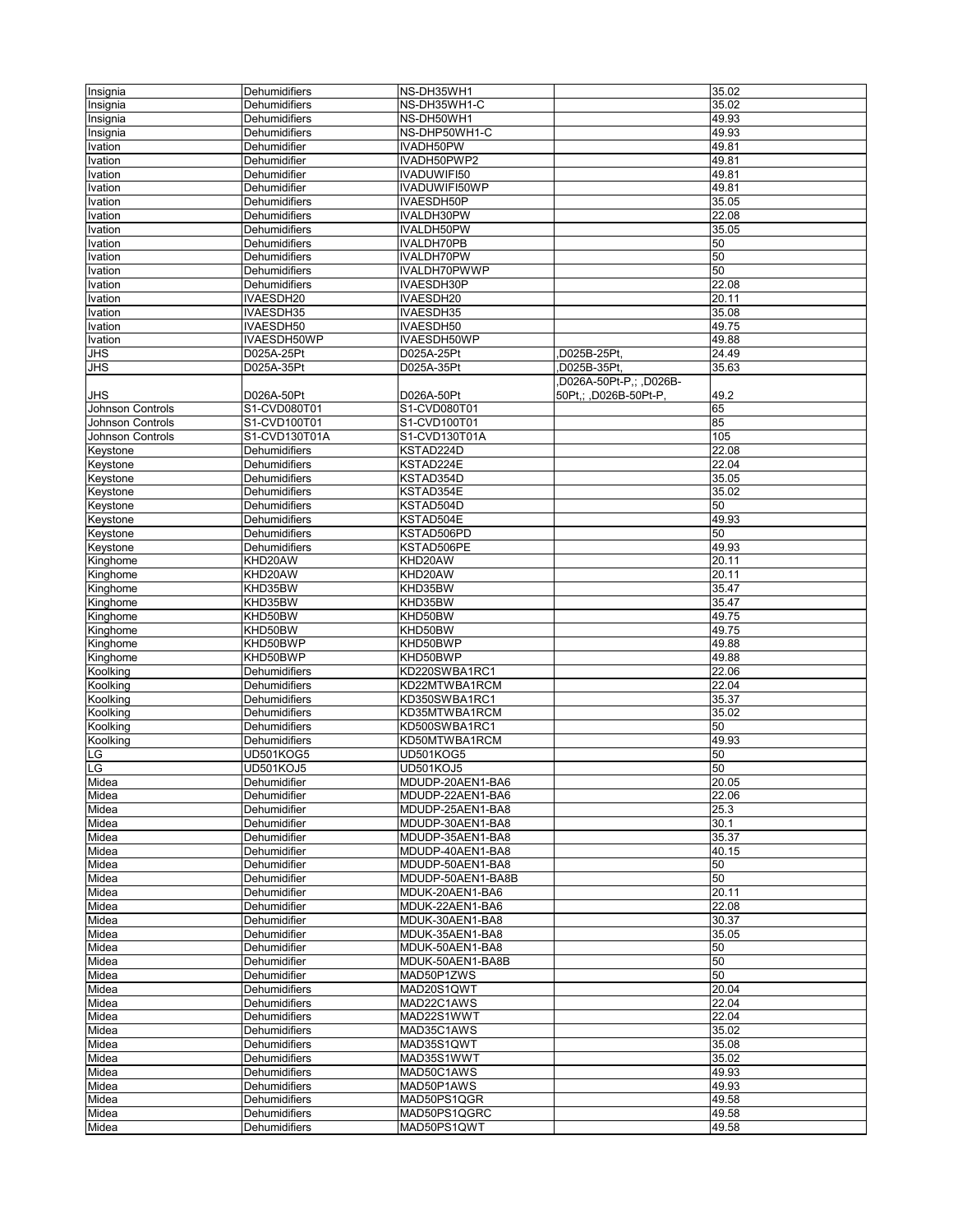| Midea                          | Dehumidifiers                  | MAD50PS1WBL            |                        | 49.93          |
|--------------------------------|--------------------------------|------------------------|------------------------|----------------|
| Midea                          | Dehumidifiers                  | MAD50PS1WS             |                        | 49.93          |
| Midea                          | Dehumidifiers                  | MAD50PS1WS-E           |                        | 49.93          |
|                                |                                | MAD50S1QWT             |                        |                |
| Midea                          | Dehumidifiers                  |                        |                        | 49.58          |
| Midea                          | Dehumidifiers                  | MC35MSKBA3RCM          |                        | 35.08          |
| Midea                          | Dehumidifiers                  | MC35MSWBA3RCM          |                        | 35.08          |
| Midea                          | Dehumidifiers                  | MC35MWKBA3RCM          |                        | 35.08          |
| Midea                          | Dehumidifiers                  | MC50MPKBA3RCM          |                        | 49.58          |
| Midea                          | Dehumidifiers                  | MC50MSKBA3RCM          |                        | 49.58          |
| Midea                          | Dehumidifiers                  | MC50MSWBA3RCM          |                        | 49.58          |
| Midea                          | Dehumidifiers                  | MDUDMA-20AEN1-BA7      |                        | 20.04          |
| Midea                          | <b>Dehumidifiers</b>           | MDUDMB-35AEN1-BA9      |                        | 35.08          |
| Midea                          | Dehumidifiers                  | MDUDMB-50AEN1-BA9B     |                        | 49.58          |
| Midea                          | Dehumidifiers                  | MDUDP-22AEN1-BA7       |                        | 22.04          |
| Midea                          | Dehumidifiers                  | MDUDP-30AEN1-BA9       |                        | 30.04          |
|                                |                                |                        |                        |                |
| Midea                          | Dehumidifiers                  | MDUDP-35AEN1-BA9       |                        | 35.02          |
| Midea                          | Dehumidifiers                  | MDUDP-40AEN1-BA9       |                        | 40.24          |
| Midea                          | Dehumidifiers                  | MDUDP-50AEN1-BA9       |                        | 49.93          |
| Midea                          | Dehumidifiers                  | MDUDP-50AEN1-BA9B      |                        | 49.93          |
| Midea                          | Dehumidifiers                  | MDUDP-50AEN1-BA9BN     |                        | 49.93          |
| Midea                          | Dehumidifiers                  | MDUDP-50AEN1-BA9N      |                        | 49.93          |
| Midea                          | Dehumidifiers                  | MAD20C1ZWS             |                        | 20.05          |
| Midea                          | Dehumidifiers                  | MAD35C1ZWS             |                        | 35.37          |
| Midea                          | Dehumidifiers                  | MAD50C1BWT             |                        | 49.93          |
|                                | Dehumidifiers                  | MAD50C1ZWS             |                        | 50             |
| Midea                          |                                |                        |                        |                |
| Midea                          | Dehumidifiers                  | MAD50P1BWT             |                        | 49.93          |
| Noma                           | Dehumidifier                   | 043-0752-8             |                        | 35.47          |
| Noma                           | Dehumidifier                   | 043-0753-6             |                        | 42.86          |
| Noma                           | Dehumidifier                   | 043-0754-4             |                        | 49.6           |
| Noma                           | Dehumidifier                   | 043-0755-2             |                        | 49.6           |
| Noma                           | Dehumidifier                   | 043-2730-8             |                        | 34.88          |
| Noma                           | Dehumidifier                   | 043-2732-4             |                        | 49.25          |
| Noma                           | Dehumidifier                   | 043-5794-8             |                        | 35.17          |
| Noma                           | Dehumidifier                   | 043-5798-0             |                        | 42.49          |
|                                | Dehumidifiers                  | 043-0937-0             |                        | 23.06          |
| Noma                           |                                |                        |                        |                |
| Noma                           | Dehumidifiers                  | 043-5795-6             |                        | 49.25          |
| Noma                           | Dehumidifiers                  | 043-5796-4             |                        | 49.25          |
| Ocean Breeze                   | Dehumidifiers                  | OBZ-30DHNE             |                        | 30.37          |
| Ocean Breeze                   | Dehumidifiers                  | OBZ-50DHN              |                        | 50             |
|                                |                                |                        |                        |                |
| <b>PELONIS</b>                 | Dehumidifiers                  | PAD20C1AWT             |                        | 22.04          |
| <b>PELONIS</b>                 | Dehumidifiers                  | PAD30C1AWT             |                        | 30.04          |
|                                |                                |                        |                        |                |
| <b>PELONIS</b>                 | Dehumidifiers                  | PAD40C1AWT             |                        | 40.24          |
| <b>PELONIS</b>                 | Dehumidifiers                  | PAD50P1ABL             |                        | 49.93          |
| Perfect aire                   | Dehumidifier                   | 1PFD35                 |                        | 35.37          |
| Perfect aire                   | Dehumidifier                   | 1PFD50                 |                        | 50             |
| Perfect aire                   | <b>Dehumidifiers</b>           | 1PFD22                 |                        | 22.06          |
| Perfect aire                   | Dehumidifiers                  | 1PFDP50                |                        | 50             |
| Perfect aire                   | Dehumidifiers                  | 2PFD22                 |                        | 22.04          |
| Perfect aire                   | Dehumidifiers                  | 2PFD35                 |                        | 35.02          |
| Perfect aire                   | Dehumidifiers                  | 2PFD50                 |                        | 49.93          |
| Perrect aire                   | Denumiairiers                  | 2PFDP50                |                        | 49.93          |
|                                | Dehumidifiers                  | 2PFDW30                |                        | 30.04          |
| Perfect aire<br>Pohl + Schmitt | Dehumidifiers                  | POL010610N             |                        | 20.04          |
|                                |                                |                        |                        |                |
| Pohl + Schmitt                 | Dehumidifiers                  | POL010611N             |                        | 35.08          |
| Pohl + Schmitt                 | Dehumidifiers                  | POL010612N             |                        | 49.58          |
| Pohl + Schmitt                 | <b>Dehumidifiers</b>           | POL010613N             |                        | 49.58          |
| Polar Wind                     | Dehumidifiers                  | MDUDP-22AEN1-BA6       |                        | 22.06          |
| Polar Wind                     | Dehumidifiers                  | MDUDP-22AEN1-BA7       |                        | 22.04          |
| Polar Wind                     | Dehumidifiers                  | MDUDP-30AEN1-BA8       |                        | 30.1           |
| Polar Wind                     | <b>Dehumidifiers</b>           | MDUDP-50AEN1-BA8       |                        | 50             |
| Polar Wind                     | Dehumidifiers                  | MDUDP-50AEN1-BA9       |                        | 49.93          |
| Prue&Dry                       | Dehumidifier                   | TC DE L50EP            |                        | 49.81          |
| Prue&Dry                       | Dehumidifier                   | TC DE PD30             |                        | 32.43          |
|                                |                                |                        |                        |                |
| Royal Sovereign                | Dehumidifiers                  | <b>RDH-230</b>         |                        | 32.43          |
| Royal Sovereign                | Dehumidifiers                  | <b>RDH-270</b>         |                        | 42.14          |
| Royal Sovereign                | Dehumidifiers                  | <b>RDH-270P</b>        |                        | 42.14          |
| Royal Sovereign                | Dehumidifiers                  | <b>RDH-430</b>         |                        | 23.52          |
| Royal Sovereign                | Dehumidifiers                  | <b>RDH-470P</b>        |                        | 42.14          |
| <b>SEAIRA</b>                  | WATCHDOG 600C                  | WATCHDOG 600C          | WATCHDOG NXT 60,       | 35             |
| <b>SEAIRA</b>                  | <b>WATCHDOG NXT85C</b>         | WATCHDOG NXT85C        | <b>WATCHDOG NXT85,</b> | 49             |
| Seaira Global                  | IW-25-4                        | IW-25-4                |                        | 21             |
| Seasons                        | Dehumidifiers                  | 139154                 |                        | 49.93          |
| Seasons                        | Dehumidifiers                  | 139155                 |                        | 35.02          |
|                                |                                |                        |                        |                |
| Seasons                        | Dehumidifiers                  | 304004                 |                        | 50             |
| Seasons<br>Senville            | Dehumidifiers<br>Dehumidifiers | 304005<br>SENDH-22AEN1 |                        | 35.37<br>22.06 |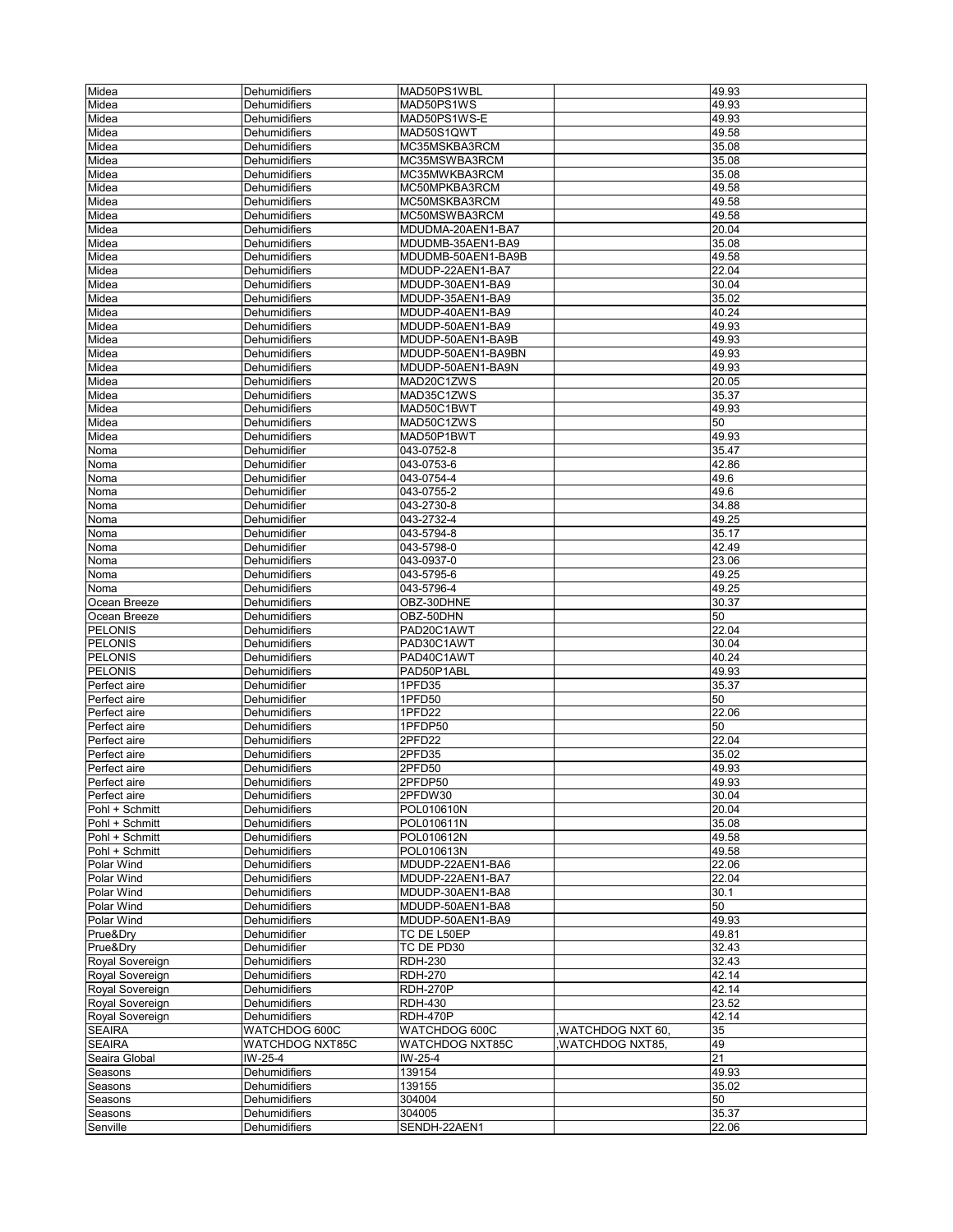| Senville        | Dehumidifiers     | SENDH-35AEN1     |                              | 35.37 |
|-----------------|-------------------|------------------|------------------------------|-------|
| Senville        | Dehumidifiers     | SENDH-50AEN1     |                              | 50    |
| Shinco          | SDZ1-30P          | <b>SDZ1-30P</b>  |                              | 24    |
|                 |                   |                  |                              |       |
| Shinco          | SDZ1-50P          | <b>SDZ1-50P</b>  |                              | 34    |
| Shinco          | <b>SDZ1-70P/P</b> | SDZ1-70P/P       |                              | 48    |
|                 |                   |                  | D*J-25E-##,; ,D*J-25EW-##,;  |       |
| Soleusair       | DSJ-25E-01        | DSJ-25E-01       | DSJ-25EW-01,                 | 24.49 |
|                 |                   |                  | D*J-35E-##,; ,D*J-35EW-##,;  |       |
| Soleusair       | DSJ-35E-01        | DSJ-35E-01       | DSJ-35EW-01,                 | 35.63 |
|                 |                   |                  |                              |       |
|                 |                   |                  | D*J-50E-##,; ,D*J-50EIP-##,; |       |
|                 |                   |                  | ,D*J-50EIPW-##,; ,D*J-50EW-  |       |
|                 |                   |                  |                              |       |
|                 |                   |                  | ##,; ,DSJ-50EIP-01,; ,DSJ-   |       |
| Soleusair       | DSJ-50E-01        | DSJ-50E-01       | 50EIPW-01,; ,DSJ-50EW-01,    | 49.2  |
| <b>TACKLIFE</b> | Dehumidifiers     | <b>TKD250</b>    |                              | 24.65 |
| <b>TACKLIFE</b> | Dehumidifiers     | <b>TKD350</b>    |                              | 34.88 |
| TaoTronics      | Dehumidifiers     | <b>TT-EE015</b>  |                              | 50    |
| TCL             | Dehumidifier      | <b>TDW50E20</b>  |                              | 49.75 |
| <b>TCL</b>      | Dehumidifier      | <b>TDW50EP20</b> |                              | 49.75 |
| <b>TCL</b>      | Dehumidifier      | 20D1             |                              | 23.3  |
| <b>TCL</b>      | Dehumidifier      | 30D91            |                              | 32.18 |
| <b>TCL</b>      | Dehumidifier      | 40D91            |                              | 43.07 |
|                 |                   |                  |                              |       |
| <b>TCL</b>      | Dehumidifier      | 50D1             |                              | 49.75 |
| <b>TCL</b>      | Dehumidifier      | 50D91            |                              | 49.75 |
| <b>TCL</b>      | Dehumidifier      | 50D91-B          |                              | 49.75 |
| <b>TCL</b>      | Dehumidifier      | 50DP1            |                              | 49.75 |
| <b>TCL</b>      | Dehumidifier      | DEA 20E          |                              | 23.3  |
| <b>TCL</b>      | Dehumidifier      | DEA 20ES         |                              | 23.3  |
| <b>TCL</b>      | Dehumidifier      | DEA 30E          |                              | 32.18 |
| TCL             | Dehumidifier      | DEA 30ES         |                              | 32.18 |
| <b>TCL</b>      | Dehumidifier      | DEA 40E          |                              | 43.07 |
|                 |                   |                  |                              |       |
| <b>TCL</b>      | Dehumidifier      | DEA 40EP         |                              | 43.07 |
| <b>TCL</b>      | Dehumidifier      | DEA 40EPS        |                              | 43.07 |
| <b>TCL</b>      | Dehumidifier      | DEA 40ES         |                              | 43.07 |
| <b>TCL</b>      | Dehumidifier      | DEA 50E          |                              | 49.75 |
| <b>TCL</b>      | Dehumidifier      | DEA 50EP         |                              | 49.75 |
| <b>TCL</b>      | Dehumidifier      | DEA 50EPS        |                              | 49.75 |
| <b>TCL</b>      | Dehumidifier      | DEA 50ES         |                              | 49.75 |
| <b>TCL</b>      | Dehumidifier      | DEG 20E          |                              | 23.3  |
| <b>TCL</b>      | Dehumidifier      | DEG 20ES         |                              | 23.3  |
|                 |                   |                  |                              |       |
| <b>TCL</b>      | Dehumidifier      | DEG 30E          |                              | 32.18 |
| TCL             | Dehumidifier      | DEG 30ES         |                              | 32.18 |
| <b>TCL</b>      | Dehumidifier      | DEG 40E          |                              | 43.07 |
| <b>TCL</b>      | Dehumidifier      | DEG 40EPS        |                              | 43.07 |
| <b>TCL</b>      | Dehumidifier      | DEG 40ES         |                              | 43.07 |
| <b>TCL</b>      | Dehumidifier      | DEG 50E          |                              | 49.75 |
| <b>TCL</b>      | Dehumidifier      | DEG 50EP         |                              | 49.75 |
| <b>TCL</b>      | Dehumidifier      | DEG 50EPS        |                              | 49.75 |
| <b>TCL</b>      | Dehumidifier      | DEG 50ES         |                              | 49.75 |
|                 |                   | DEM 35EA(A1A)    |                              | 35.84 |
| <b>TCL</b>      | Dehumidifier      |                  |                              |       |
| <b>TCL</b>      | Dehumidifier      | DEM 35EA(A1B)    |                              | 35.84 |
| <b>TCL</b>      | Dehumidifier      | DEM 35EA(A2A)    |                              | 35.84 |
| <b>TCL</b>      | Dehumidifier      | DEM 35EA(A2B)    |                              | 35.84 |
| <b>TCL</b>      | Dehumidifier      | DEM 35EA(B1A)    |                              | 35.84 |
| <b>TCL</b>      | Dehumidifier      | DEM 35EA(B1B)    |                              | 35.84 |
| <b>TCL</b>      | Dehumidifier      | DEM 35EA(B2A)    |                              | 35.84 |
| <b>TCL</b>      | Dehumidifier      | DEM 35EA(B2B)    |                              | 35.84 |
| <b>TCL</b>      | Dehumidifier      | DET 20E          |                              | 23.27 |
| <b>TCL</b>      | Dehumidifier      | DET 30E          |                              |       |
|                 |                   |                  |                              | 32.15 |
| <b>TCL</b>      | Dehumidifier      | DET 40E          |                              | 43.29 |
| <b>TCL</b>      | Dehumidifier      | DET 40EP         |                              | 43.29 |
| <b>TCL</b>      | Dehumidifier      | DET 50E          |                              | 49.63 |
| <b>TCL</b>      | Dehumidifier      | DET 50EP         |                              | 49.63 |
| <b>TCL</b>      | Dehumidifier      | DETL 20E         |                              | 23.52 |
| <b>TCL</b>      | Dehumidifier      | DETL 30E         |                              | 32.43 |
| <b>TCL</b>      | Dehumidifier      | DETL 40E         |                              | 42.14 |
| TCL             | Dehumidifier      | DETL 40EP        |                              | 42.14 |
|                 |                   |                  |                              |       |
| <b>TCL</b>      | Dehumidifier      | DETL 50E         |                              | 49.81 |
| <b>TCL</b>      | Dehumidifier      | DETL 50EP        |                              | 49.81 |
| <b>TCL</b>      | Dehumidifier      | DETM 40E         |                              | 42.14 |
| <b>TCL</b>      | Dehumidifier      | DETM 40EP        |                              | 42.14 |
| <b>TCL</b>      | Dehumidifier      | DETM 50E         |                              | 49.81 |
| <b>TCL</b>      | Dehumidifier      | DETM 50EP        |                              | 49.81 |
| <b>TCL</b>      | Dehumidifier      | DETP 20E         |                              | 23.24 |
| <b>TCL</b>      | Dehumidifier      | DETP 30E         |                              | 32.02 |
|                 |                   |                  |                              | 41.92 |
| <b>TCL</b>      | Dehumidifier      | DETP 40E         |                              |       |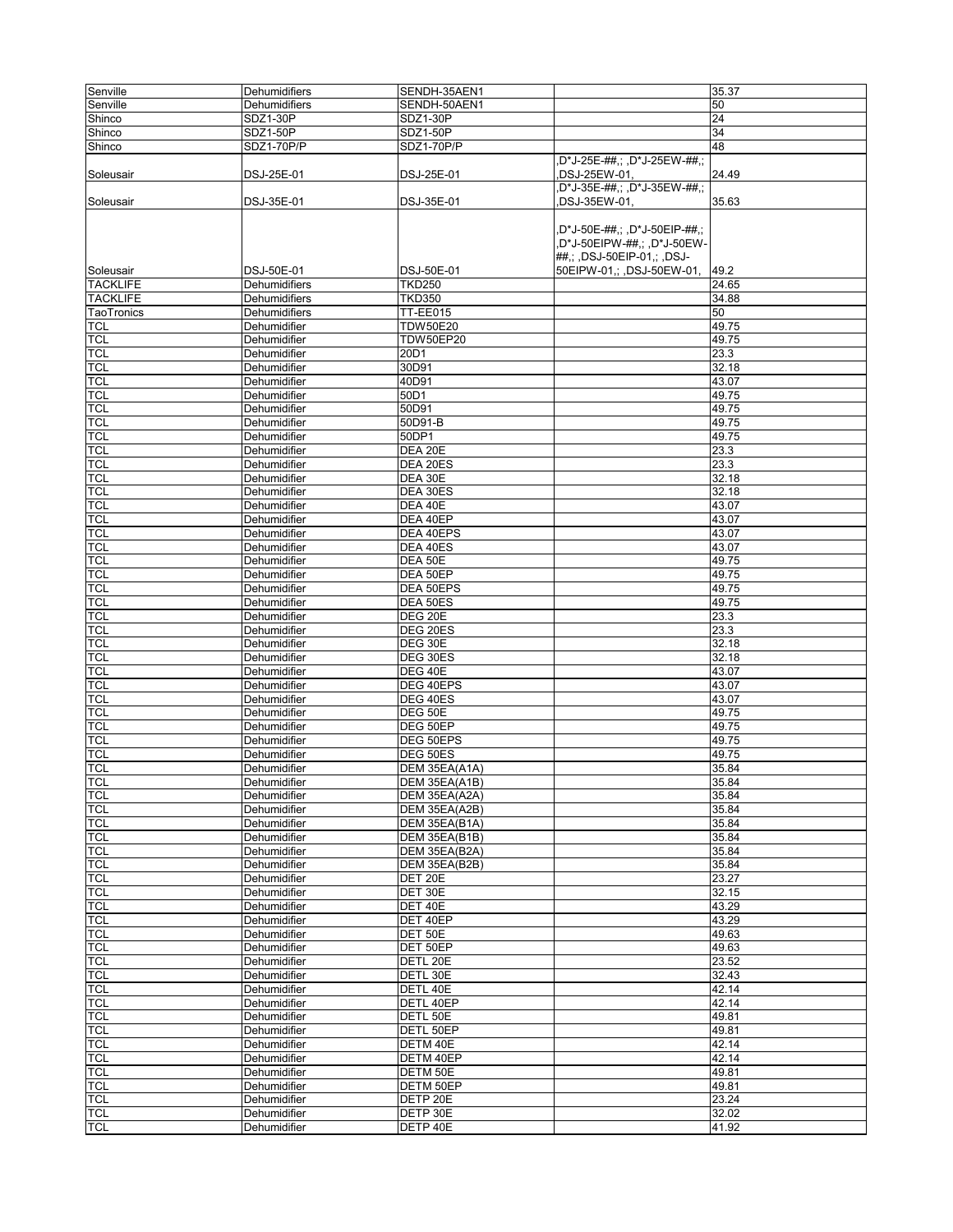| <b>TCL</b>         | Dehumidifier                   | DETP 40EP                      | 41.92          |
|--------------------|--------------------------------|--------------------------------|----------------|
| <b>TCL</b>         | Dehumidifier                   | DETP 50E                       | 49.58          |
| <b>TCL</b>         | Dehumidifier                   | DETP 50EP                      | 49.58          |
| <b>TCL</b>         | Dehumidifier                   | <b>TDW20E20</b>                | 23.3           |
| <b>TCL</b>         | Dehumidifier                   | <b>TDW30E20</b>                | 32.18          |
| <b>TCL</b>         | Dehumidifier                   | <b>TDW40E20</b>                | 43.07          |
|                    |                                |                                |                |
| <b>TCL</b>         | Dehumidifier                   | <b>TDW40EP20</b>               | 43.07          |
| <b>TCL</b>         | Dehumidifiers                  | 20D91                          | 23.3           |
| <b>TCL</b>         | Dehumidifiers                  | DEM 25EA(A1A)                  | 28             |
| <b>TCL</b>         | Dehumidifiers                  | DEM 25EA(A1B)                  | 28             |
| <b>TCL</b>         | Dehumidifiers                  | DEM 25EA(A2A)                  | 28             |
| <b>TCL</b>         | Dehumidifiers                  | DEM 25EA(A2B)                  | 28             |
| <b>TCL</b>         | <b>Dehumidifiers</b>           | DEM 25EA(B1A)                  | 28             |
| <b>TCL</b>         | Dehumidifiers                  | DEM 25EA(B1B)                  | 28             |
| <b>TCL</b>         | Dehumidifiers                  | DEM 25EA(B2A)                  | 28             |
| <b>TCL</b>         | <b>Dehumidifiers</b>           | DEM 25EA(B2B)                  | 28             |
| <b>TCL</b>         | Dehumidifiers                  | DEM 50EA(A1A)                  | 49.54          |
| <b>TCL</b>         | Dehumidifiers                  | DEM 50EA(A1B)                  | 49.54          |
| <b>TCL</b>         | Dehumidifiers                  | DEM 50EA(A2A)                  | 49.54          |
| <b>TCL</b>         | Dehumidifiers                  | DEM 50EA(A2B)                  | 49.54          |
| <b>TCL</b>         | Dehumidifiers                  | DEM 50EA(B1A)                  | 49.54          |
| <b>TCL</b>         | Dehumidifiers                  |                                | 49.54          |
| <b>TCL</b>         | Dehumidifiers                  | DEM 50EA(B1B)<br>DEM 50EA(B2A) | 49.54          |
|                    |                                |                                |                |
| <b>TCL</b>         | Dehumidifiers                  | DEM 50EA(B2B)                  | 49.54          |
| <b>TCL</b>         | Dehumidifiers                  | DEM 50EPA(A1A)                 | 49.54          |
| <b>TCL</b>         | Dehumidifiers                  | DEM 50EPA(A1B)                 | 49.54          |
| <b>TCL</b>         | Dehumidifiers                  | DEM 50EPA(A2A)                 | 49.54          |
| <b>TCL</b>         | Dehumidifiers                  | DEM 50EPA(A2B)                 | 49.54          |
| <b>TCL</b>         | Dehumidifiers                  | DEM 50EPA(B1A)                 | 49.54          |
| <b>TCL</b>         | Dehumidifiers                  | DEM 50EPA(B1B)                 | 49.54          |
| <b>TCL</b>         | Dehumidifiers                  | DEM 50EPA(B2A)                 | 49.54          |
| <b>TCL</b>         | Dehumidifiers                  | DEM 50EPA(B2B)                 | 49.54          |
| <b>TECCPO</b>      | <b>Dehumidifiers</b>           | TAD-30B                        | 32.43          |
| <b>TECCPO</b>      | Dehumidifiers                  | TAD-50B                        | 49.81          |
| <b>TECCPO</b>      | TAD-50C                        | TAD-50C                        | 50             |
| <b>TORUS</b>       | TRV-A100VD                     | <b>TRV-A100VD</b>              | 55             |
| Toshiba            | Dehumidifier                   | TDDP2012ES2C                   | 20.05          |
|                    |                                |                                |                |
| Toshiba            | Dehumidifier                   | <b>TDDP2212ES2C</b>            | 22.06          |
| Toshiba            | Dehumidifier                   | TDDP2512ES2C                   | 25.3           |
| Toshiba            | Dehumidifier                   | TDDP3012ES2C                   | 30.1           |
| Toshiba            | Dehumidifier                   | TDDP3512ES2C                   | 35.37          |
| Toshiba            | Dehumidifier                   | TDDP4012ES2C                   | 40.15          |
| Toshiba            | Dehumidifier                   | TDDP5012ES2C                   | 50             |
| Toshiba            | Dehumidifier                   | TDDP5012ES2PC                  | 50             |
| Toshiba            | Dehumidifiers                  | TDDP2012ES2                    | 20.05          |
| Toshiba            | Dehumidifiers                  | TDDP2212ES2                    | 22.06          |
| Toshiba            | Dehumidifiers                  | TDDP2213ES2                    | 22.04          |
| Toshiba            | Dehumidifiers                  | TDDP2213ES2C                   | 22.04          |
| Toshiba            | <b>Dehumidifiers</b>           | TDDP2512ES2                    | 25.3           |
| Toshiba            | Dehumidifiers                  | TDDP3012ES2                    | 30.1           |
| l I oshiba         | Denumiditiers                  | TDDP3512ES2                    | 35.37          |
| Toshiba            | Dehumidifiers                  | TDDP3513ES2                    | 35.02          |
| Toshiba            | Dehumidifiers                  | TDDP4012ES2                    | 40.15          |
| Toshiba            | Dehumidifiers                  | TDDP5012ES2                    | 50             |
|                    | Dehumidifiers                  | TDDP5012ES2P                   | 50             |
| Toshiba            |                                |                                |                |
| Toshiba            | <b>Dehumidifiers</b>           | TDDP5013ES2                    | 49.93          |
| Toshiba            | Dehumidifiers                  | TDDP5013ES2C                   | 49.93          |
| Toshiba            | Dehumidifiers                  | TDDP5013ES2P                   | 49.93          |
| <b>TOSOT</b>       | GDN20AZ-A3EBA2A                | GDN20AZ-A3EBA2A                | 20.11          |
| <b>TOSOT</b>       | GDN20AZ-A3EBA2A                | GDN20AZ-A3EBA2A                | 21.11          |
| <b>TOSOT</b>       | GDN30BB-A3EBA2B                | GDN30BB-A3EBA2B                | 30.14          |
| <b>TOSOT</b>       | GDN35AZ-A3EBA1A                | GDN35AZ-A3EBA1A                | 35.2           |
| <b>TOSOT</b>       | GDN35AZ-A3EBA2A                | GDN35AZ-A3EBA2A                | 35.02          |
| <b>TOSOT</b>       | GDN35BB-A3EBA2A                | GDN35BB-A3EBA2A                | 35.27          |
| <b>TOSOT</b>       | GDN45BA-A3EBA2A                | GDN45BA-A3EBA2A                | 45.12          |
| <b>TOSOT</b>       | GDN45BA-A3EBA2B                | GDN45BA-A3EBA2B                | 45.12          |
| <b>TOSOT</b>       | GDN50BAA3EBA2D                 | GDN50BAA3EBA2D                 | 49.58          |
| <b>TOSOT</b>       | GDN50BA-A3EBA2D                | GDN50BA-A3EBA2D                | 49.58          |
| <b>TOSOT</b>       | GDN50BA-A3EBA2E                | GDN50BA-A3EBA2E                | 49.58          |
| <b>TOSOT</b>       | GDN50BA-A3EBA2F                | GDN50BA-A3EBA2F                | 49.58          |
| <b>TOSOT</b>       | TDEH50D-N116A2                 | TDEH50D-N116A2                 | 49.58          |
| <b>TOSOT</b>       |                                |                                | 49.58          |
|                    |                                |                                |                |
|                    | TDEH50E-P116A2                 | TDEH50E-P116A2                 |                |
| <b>Truett Plus</b> | Dehumidifiers                  | TPDH30PM1                      | 30.37          |
| Vremi              | Dehumidifiers                  | VRM010184                      | 50             |
| Vremi<br>Vremi     | Dehumidifiers<br>Dehumidifiers | VRM010184N<br>VRM010369        | 49.93<br>35.37 |